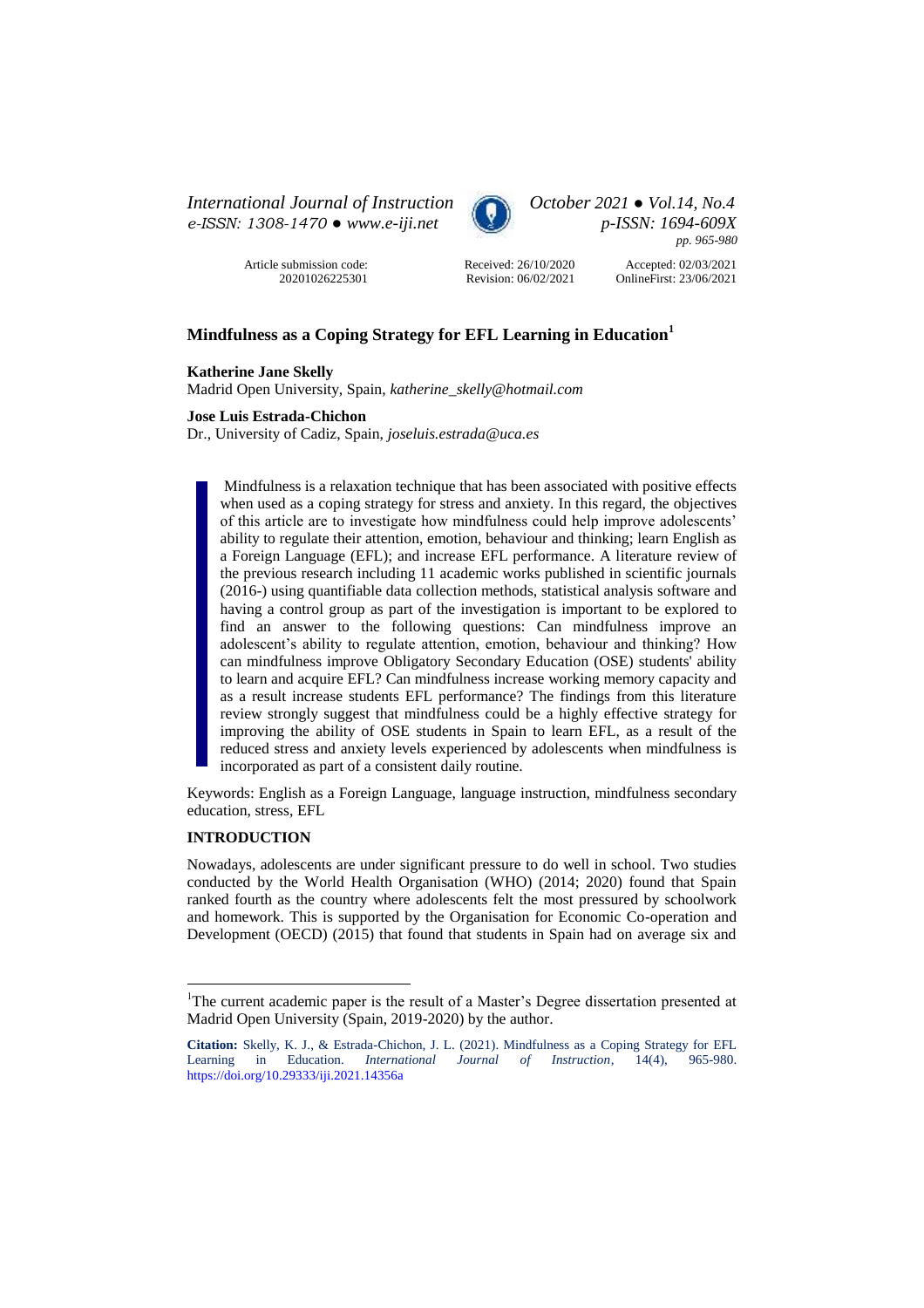half hours of homework, compared to the world average weekly amount of the 72 countries that participated in study (no more than three hours). Moreover, the number of Spanish students who reported feeling certain levels of anxiety related to studying for exams was well above the average. This level of anxiety is one of the main reasons for students in Spain feeling dissatisfied with their life.

One potential solution could be mindfulness, a relaxation technique derived from Buddhism. The Mindfulness All- Party Parlimentary Group (MAPPG) (2015) argue that mindfulness "means paying attention to what is happening in the present moment in the mind, body and external environment, with an attitude of curiosity and kindness" (p. 4) This work will use this definition when referring to mindfulness as it is currently how the technique is defined and used as the basis for developing the teaching curriculum of mindfulness in primary and secondary schools in the British Education System. There is research (see Diaz-Gonzalez et al., 2018; Quach, Jastrowski, & Alexander, 2016) to support findings that mindfulness is an effective technique in reducing stress and anxiety in adolescents, as well as improving their working memory capacity. Further research studies that suggest practising mindfulness could have a significant impact on improving the ability to learn and acquire English as a Foreign Language (EFL) (Fallah, 2016; Charoensukmongkol, 2019; Riggs & Brown, 2017) of adolescents (Lueke & Lueke, 2019; Mrazek, 2013; Sapthiang et al., 2019). Since statistics show that between 14.8- 30% of Obligatory Secondary Education (OSE) students in Spain fail the subject of EFL every year (Chaparro, 2020), this issue needs to be addressed. Thus, this work will argue that mindfulness should be incorporated into Spanish secondary schools with time dedicated to the teaching and practice of mindfulness for OSE students in Spain, in order to try and significantly reduce the levels of stress and anxiety and therefore improve their EFL performance.

## **Objectives**

- 1. To investigate if mindfulness can improve OSE student's ability to regulate their attention, emotion, behaviour, and thinking.
- 2. To explore how mindfulness can help to improve OSE students' ability to learn and acquire EFL.
- 3. To justify that mindfulness can increase EFL performance as a direct result of it increasing working memory capacity.

# **Research Questions**

- 1. Can mindfulness improve an adolescent's ability to regulate attention, emotion, behaviour and thinking?
- 2. How can mindfulness improve OSE students' ability to learn and acquire EFL?
- 3. Can mindfulness increase working memory capacity and as a result increase students' EFL performance?

### **METHOD**

The authors used search engines (Table 1) to identify sources of information. The criteria for the selected papers were searched by first using the key words and terminologies (Table 1). Furthermore, if there was a study of interest that had been referred to in another academic paper, the references were also used as a resource to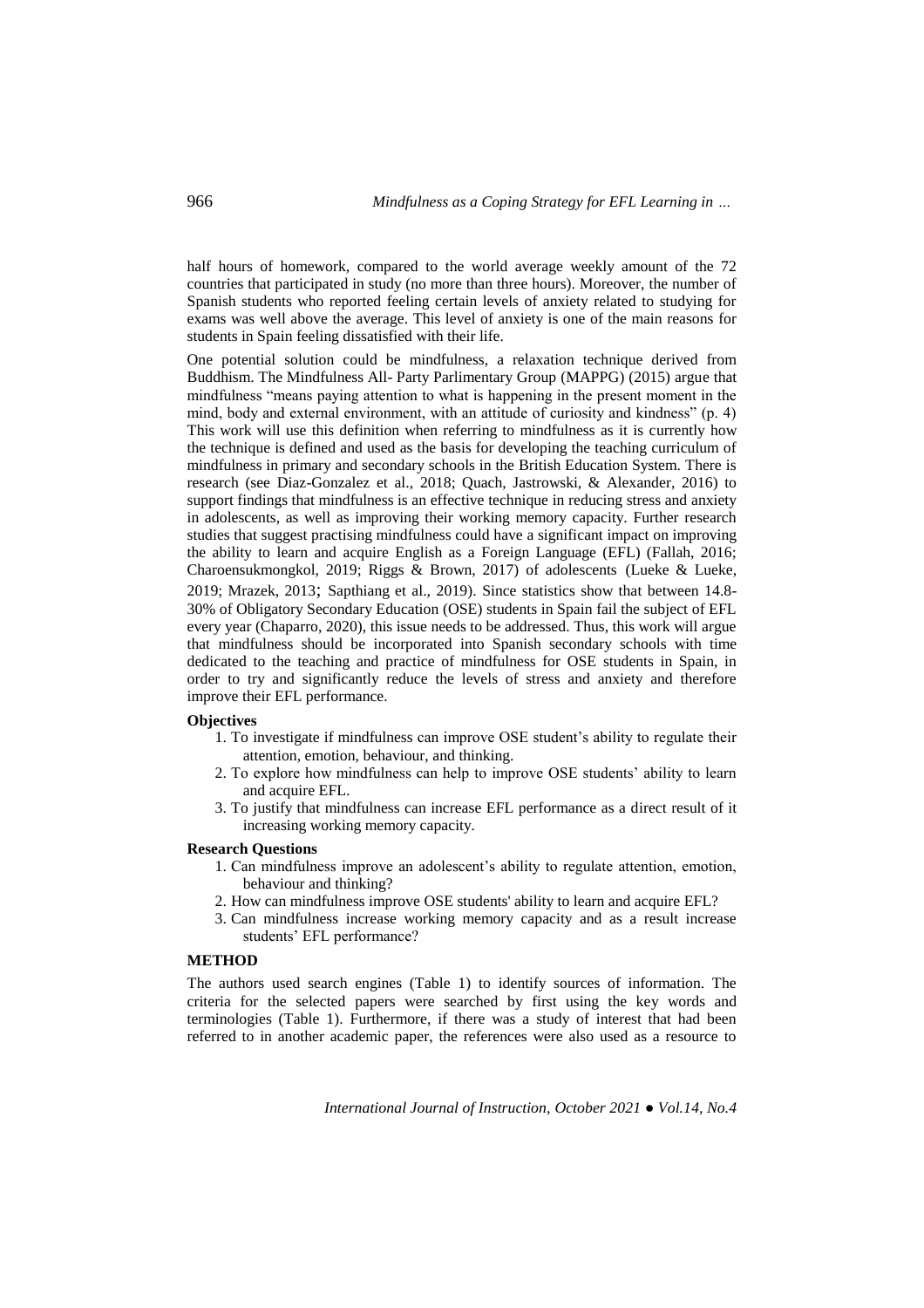find that study and it was then sourced directly using the search engines<sup>i</sup>. Moreover, research studies were kept as recent as possible with the majority no later than 2016. However, a few key studies that were prior to this date were also considered, including the data collected by the WHO, the OCED and Krashen (1982) –studies that were conducted before 2016 were excluded except for the few key studies mentioned in language research that are still relevant today–. All peer-reviewed works sourced have been published or cited in scientific journals describing original research and are considered quality research studies that could be replicated if necessary.

To be considered for inclusion in this research, the studies must have used quantifiable data collection methods, statistical analysis software to analyse their data and had a control group as part of their investigation. This was first judged by on the abstract, then all the research papers were read in more depth. In order to determine if research studies should be excluded, first the abstract was assessed, which quickly determined suitability regarding the method and findings. Also, if they had not been published in a scientific journal or used qualitative data collection methods then they were excluded because they could not be justified or replicated with statistical analysis. Mostly all of the studies that were conducted before 2016 were also excluded:

#### Table 1

Search engines: Database and descriptors

| Database                                                                                       | Search descriptors                                                                    |                                                                                 |                                                                                 |                                                                                     |  |
|------------------------------------------------------------------------------------------------|---------------------------------------------------------------------------------------|---------------------------------------------------------------------------------|---------------------------------------------------------------------------------|-------------------------------------------------------------------------------------|--|
| Proquest                                                                                       | "mindfulness"; "stress in teenagers"; "anxiety and EFL"; "mindfulness in adolescents" |                                                                                 |                                                                                 |                                                                                     |  |
| Wiley Online Library "mindfulness reducing stress"; "mindfulness reducing stress in teenagers" |                                                                                       |                                                                                 |                                                                                 |                                                                                     |  |
| Springer                                                                                       | "the effects of stress on the brain"; "adolescent brain development"                  |                                                                                 |                                                                                 |                                                                                     |  |
| <b>J</b> stor                                                                                  | "mindfulness"                                                                         | improving                                                                       | English                                                                         | language performance"                                                               |  |
| Medes                                                                                          |                                                                                       |                                                                                 |                                                                                 | "adolescentes y la salud mental"; "mindfulness y adolescentes en España"; "estrés y |  |
|                                                                                                |                                                                                       | ansiedad en adolescentes en España"; "el desarrollo de cerebro en adolescentes" |                                                                                 |                                                                                     |  |
| Google Scholar                                                                                 |                                                                                       |                                                                                 | "brain development in adolescents"; "English language anxiety and mindfulness"; |                                                                                     |  |
|                                                                                                | "mindfulness and EFL performance"; "the effects of mindfulness on the brain"          |                                                                                 |                                                                                 |                                                                                     |  |

#### **FINDINGS**

Since this study needs to consider several aspects regarding answering the objectives, these will be separated into EFL learning and acquisition, stress and anxiety, and mindfulness. Table 2 below shows the number of studies that were assessed for selection to be included in this research:

#### Table 2

Academic papers selection

| Database             | Academic papers reviewed | Academic papers selected |
|----------------------|--------------------------|--------------------------|
| Proquest             |                          |                          |
| Wiley Online Library |                          |                          |
| Springer Link        |                          |                          |
| <b>J</b> stor        |                          |                          |
| Medes                |                          |                          |
| Google Scholar       | 30                       |                          |

Table 3 outlines a summary of the research discussed and analysed including the topic, authors, scientific journal, the objectives of the study, the method, sample size and the results of the study: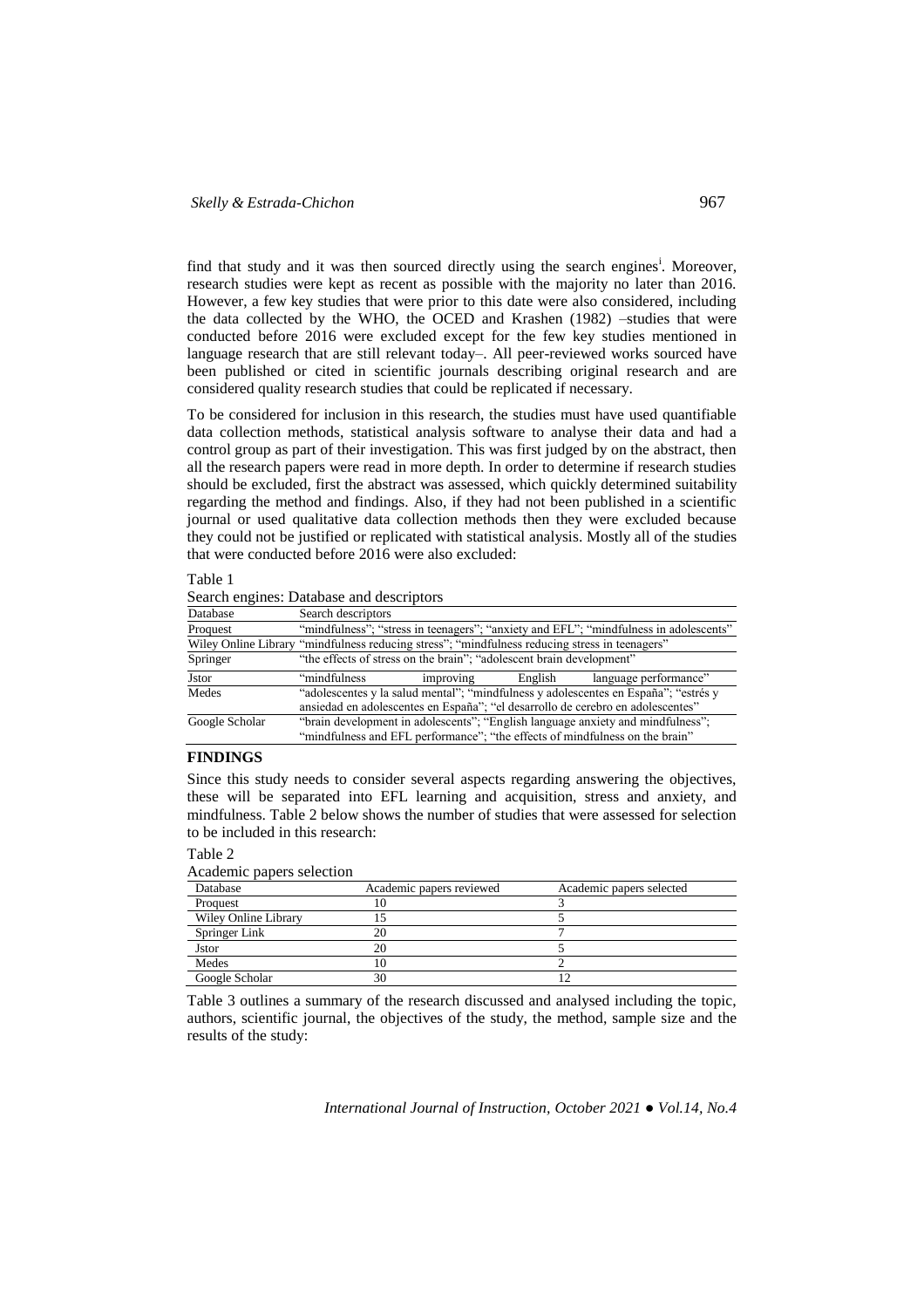## Table 3 Summary of the research

| Topic                                                                                                  | Authors                        | Scientific<br>Journal                                                          | Objectives                                                                                                                                       | Method                                                                              | Sample                            | Results                                                                                                                                 |
|--------------------------------------------------------------------------------------------------------|--------------------------------|--------------------------------------------------------------------------------|--------------------------------------------------------------------------------------------------------------------------------------------------|-------------------------------------------------------------------------------------|-----------------------------------|-----------------------------------------------------------------------------------------------------------------------------------------|
| English<br>language<br>learning and<br>acquisition                                                     | Krashen (1982)                 |                                                                                | To distinguish<br>between language<br>learning and<br>acquisition.                                                                               |                                                                                     |                                   | Language acquisition<br>happens when we<br>understand what<br>people tell us.                                                           |
| The role of<br>mindfulness in<br>verbal learning<br>and memory                                         | Lueke and Lueke<br>(2019)      | Memory &<br>Cognition                                                          | To identify<br>mechanisms by<br>which mindfulness<br>can improve verbal<br>learning and<br>memory.                                               | Controlled stud<br>using the Rey<br><b>Auditory Verbal</b><br>Learning Test.        | 85<br>undergraduate<br>students   | They found a<br>significantly<br>enhanced encoding<br>process in the<br>mindfulness group.                                              |
| The role of<br>mindfulness in<br>adolescent<br>stress and<br>well-being                                | Erbe and Lohrmann<br>(2015)    | The Health<br>Educator                                                         | To review the<br>literature regarding<br>mindfulness<br>programmes in<br>schools.                                                                | A literature<br>review<br>of<br>current research.                                   |                                   | Mindfulness<br>positively affects<br>school performance.                                                                                |
| Neural<br>underpinnings<br>in the role of<br>mindfulness in<br>emotion<br>regulation in<br>adolescents | Deng et al. (2020)             | Scientific<br>Reports                                                          | To discover<br>neurological links<br>between mindfulness<br>and emotion<br>regulation.                                                           | Experimental<br>study                                                               | 43 Chinese<br>adolescents         | Trait mindfulness<br>influence the<br>regulation of<br>negative emotions<br>and effects how they<br>are processed.                      |
| The role of<br>stress in<br>adolescents<br>causing<br>schizophrenia                                    | Gomes and Grace<br>(2017)      | Schizophrenia<br><b>Bulletin</b>                                               | To identify if<br>heightened stress<br>during adolescence<br>can lead to<br>schizophrenia.                                                       | Follow-up<br>analysis from a<br>previous study<br>involving stress<br>induced rats. |                                   | A predisposition to<br>stress hyper<br>sensitivity can lead<br>to schizophrenia.                                                        |
| The role of<br>mindfulness in<br>reducing<br>English<br>language<br>anxiety                            | Chareonsukmongkol<br>(2019)    | International<br>Journal of<br><b>Bilingual</b><br>Bilingualism                | To investigate if<br>mindfulness had an<br>effect on the level of<br>Education and anxiety experienced<br>when using EFL for<br>public speaking. | Data collection<br>about<br>mindfulness and<br>presentation<br>scores.              | 333<br>undergradu-ate<br>students | Low levels of<br>anxiety correlated<br>with high scores for<br>trait mindfulness.<br>Lower anxiety<br>correlated with<br>higher scores. |
| Stress affects<br>on the neural<br>assemble for<br>integrating<br>new<br>information                   | Vogel et al. (2018)            | Learning and<br>Memory                                                         | To investigate the<br>neural basis for<br>stress-induced<br>schema related<br>learning.                                                          | Randomised<br>controlled study.                                                     | 55 participants                   | Stress affected the<br>neural assemble<br>activated during<br>learning.                                                                 |
| Mindfulness-<br>based stress<br>reduction in<br>adolescents                                            | Diaz-Gonzalez et al.<br>(2018) | Psicothea                                                                      | To assess the<br>potential effects of a clinical trial.<br>mindfulness<br>programme in<br>adolescent<br>stress levels.                           | Randomised                                                                          | 101<br>adolescents                | Statistically<br>significant decrease<br>in adolescent anxiety<br>levels.                                                               |
| The role of<br>mindfulness in<br>English<br>language<br>anxiety                                        | Fallah (2016)                  | An<br>International<br>Journal of<br>Experimental<br>Educational<br>Psychology | To investigate the<br>effect of mindfulness<br>on English language<br>anxiety.                                                                   | Questionnaires                                                                      | 295                               | Higher levels of<br>mindfulness were<br>associated with<br>lower EFL anxiety.                                                           |
| The role of<br>mindfulness<br>and cognitive<br>performance                                             | Mrazek et al. (2013)           | Psychological<br>Science                                                       | To see if<br>mindfulness could<br>decrease mind<br>wandering and<br>improve cognitive<br>performance.                                            | Randomised<br>controlled<br>investigation.                                          | 48<br>Undergradua e<br>students.  | Mindfulness training<br>improved both GRE<br>Scores and working<br>memory capacity.                                                     |
| The role of<br>mindfulness<br>and changes in<br>the<br>hippocampus                                     | Lardone et al. (2018)          | Neural<br>Plasticity                                                           | To describe the<br>long-term effects of<br>meditation on brain<br>networks                                                                       | Controlled<br>study using<br>magnetoence<br>phalography in<br>Vipassana             | 60 participants                   | Altered topography<br>in meditators, in<br>particular in the<br>frontal lobes.                                                          |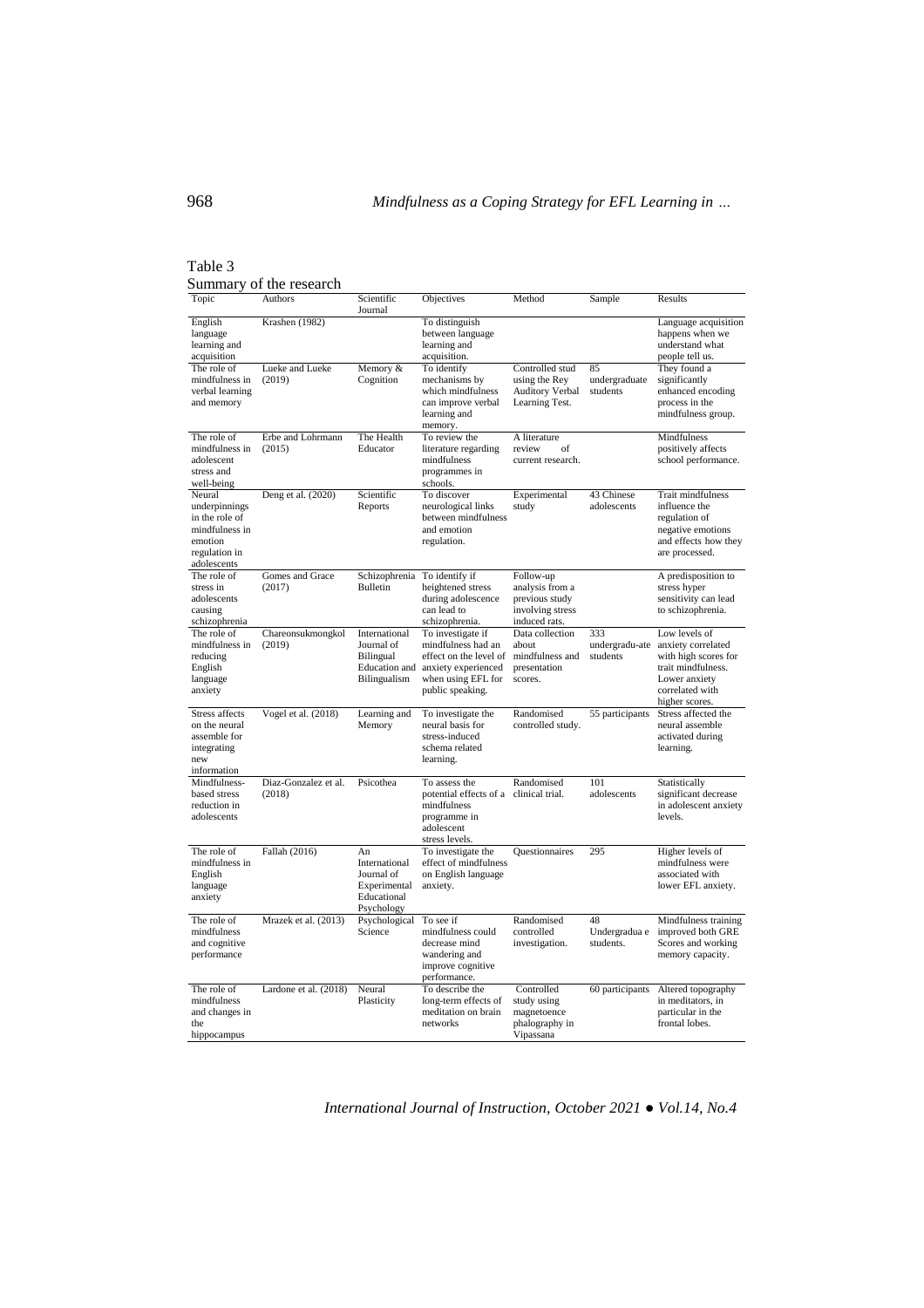## *Skelly & Estrada-Chichon* 969

|                                                                           |                            |                                                     |                                                                             | meditators                             |                                                                                                |
|---------------------------------------------------------------------------|----------------------------|-----------------------------------------------------|-----------------------------------------------------------------------------|----------------------------------------|------------------------------------------------------------------------------------------------|
| The sub-<br>division of<br><b>ISLA</b>                                    | Loewen and Sato<br>(2017)  |                                                     | To investigate the<br>ability to acquire<br>EFL in an ISLA<br>environment.  |                                        | It is possible to<br>acquire EFL in an<br>ISLA environment.<br>considering several<br>factors. |
| The role of<br>mindfulness in<br>schools in<br>improving<br>mental health | Sapthiang et al.<br>(2018) | Journal of<br>Child and<br>Family<br><b>Studies</b> | To investigate the<br>impact of<br>mindfulness<br>programmes in<br>schools. | A review of<br>previous<br>literature. | Positive effects of<br>introducing a<br>mindfulness<br>programme in<br>schools.                |

#### **English Language Learning and Acquisition**

This article will take into consideration the distinctions between language learning and acquisition to see if there is evidence of the effects of stress only affecting learning, acquisition, or both. Krashen (1982) argues that language learning is a conscious process when individuals are aware of what it is they are learning. In contrast, he defines language acquisition as a subconscious process, where consequently people are not aware that they are actually acquiring the foreign language and while using it they are gradually developing the tactic language knowledge humans are preprogrammed in Chomskian terms. Krashen (1982) suggests that learning appears when learners need to make changes to the utterances after it has been learnt and consequently produced by the acquired system. Typically, during language acquisition, strategies that are used to learn native languages are employed to acquire the second language (L2). However, during language learning, it is argued that the learner uses other strategies, such as translation from their first language (Mirbazel & Arjamndi, 2018).

Linguists have also been trying for years to establish the critical period to master second language (L2) acquisition and to find an answer for the optimal time to learn it (Rahmen et al., 2017). Although there is vast variation in the findings for age range of the critical period, Hartshorne, Tenenbaum, and Pinker (2018) found that the critical period (optimum age) for mastering syntax phenomena was much later than previous research has proposed. They suggest that the critical period for acquiring L2 syntax may be up to 17 years old. What is more of interest is that their research also revealed there was no difference between full immersion settings for L2 acquisition and those who had at least 30 years' experience of learning the L2. Furthermore, the results of this study imply that it is possible for OSE students to master EFL in a non-immersion setting such as the EFL classroom. Loewen and Sato (2017) have been investigating Instructed Second Language Acquisition (ISLA) and they argue that there are many contextual aspects to consider regarding ISLA in the EFL classroom. Their findings also correspond with the evolution of brain development during adolescence when neural plasticity and neurocircuitry is at its peak, particularly in the frontal lobe, which is involved with memory, language and problem-solving (Arain et al. 2013).

Neuroscience research has been investigating the neural underpinnings of the processes involved with language learning and acquisition. Some studies found evidence to suggest there are different mechanisms and pathways in the brain regarding the processes. Vogel et al. (2018) carried out a study using functional magnetic resonance imaging (fMRI) of neural activity. They found that when individuals are learning new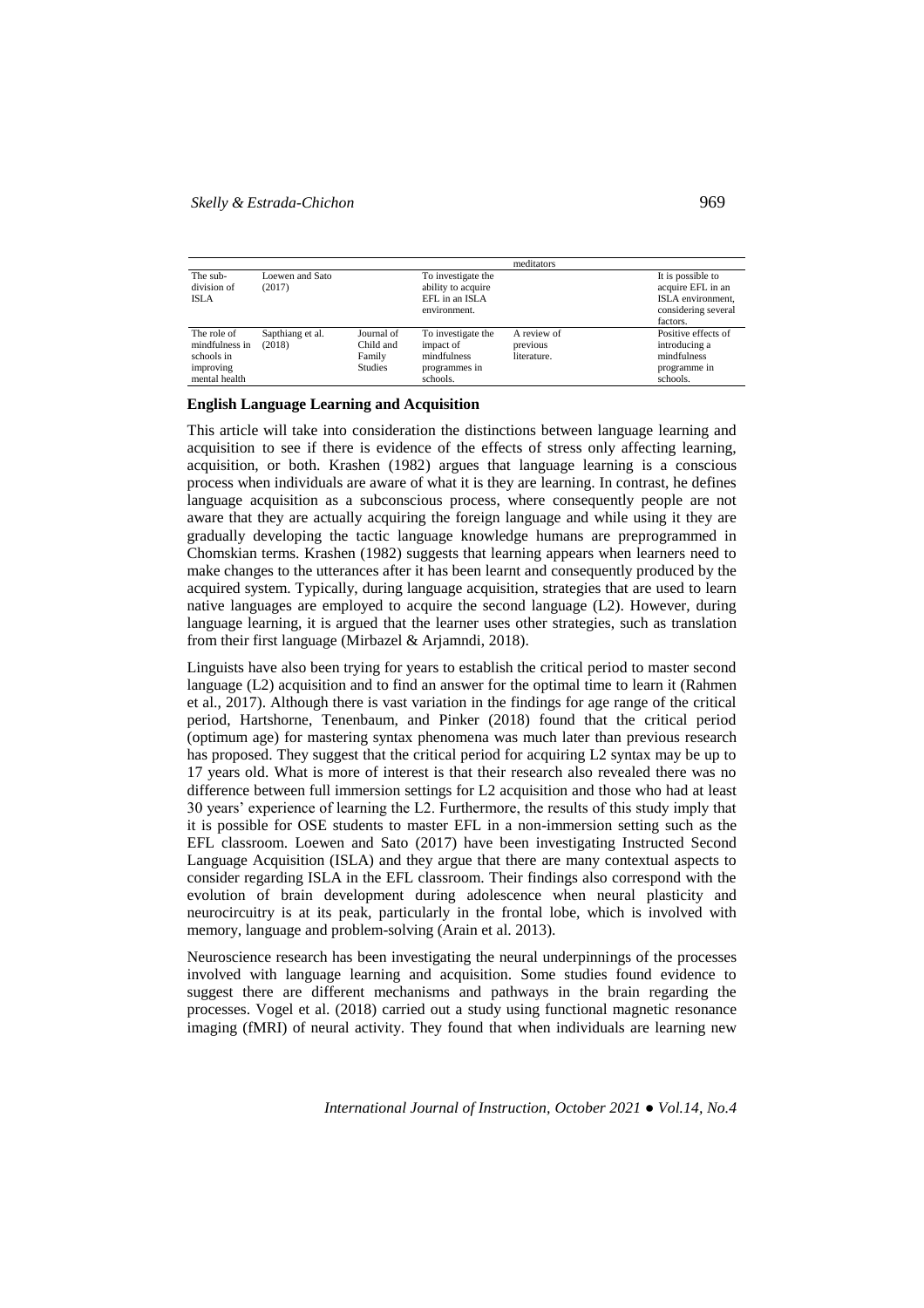information this is encoded by the hippocampus as new episodic memory, where a new schema (an associative network structure) in the brain is then created for this information. Nonetheless, there is considerable evidence to suggest that stress during adolescence can cause impairments in the ability to learn and acquire new information. Thus, they looked at schemas, which facilitate memory formation that could directly impact our ability to learn due to the effect on our mental scripts that have already been established. They argued that enhancing the effect of these schemas on our new learning is essential to improving education. In contrast, when people are acquiring information the medial prefrontal cortex is activated and finds a schema that has relevant prior knowledge, related to the information being acquired and then adds it to the already existing schema in our brains. Thus, if Krashens' (1982) definitions are accurate, and the research findings by Hartshorne et al. (2018), as well as taking into consideration the neuroplasticity of the brain during adolescence (Arain et al. 2013), one could argue that OSE students have the optimal conditions for learning and acquiring EFL.

Moreover, Krashen (1982) developed the Affective Filter Hypothesis that could explain the reason for such poor results in EFL by OSE students. He argues that humans have a filter, which decides how much intake can reach the Language Acquisition Device (LAD) proposed by Chomsky in the 1950s and 1960s, which everybody possesses and is an innate mental structure that processes the input and creates the schema in the longterm memories of the acquired knowledge. However, this filter can act as a barrier to language acquisition and Krashen (1982) contends that the barrier is up when the learner is unmotivated, lacking in confidence or experiences anxiety. The idea of an affective filter is also supported by recent neuroscience discoveries by Vogel et al. (2018) who investigated the effects of stress on the neural processes for integrating new information and prior knowledge. They found that individuals with higher levels of the stress hormone cortisol had pronounced connectivity in the hippocampus for schema related learning compared to the control group, who were not exposed to stressful circumstances. The findings revealed that during novel learning trials with new information and no prior knowledge, the mPFC showed enhanced connectivity, yet there was no enhanced connectivity found in the control group. This suggests that stressed individuals may experience difficulty in accessing and segregating the appropriate brain region for learning and acquisition.

## **Stress and Anxiety in Learning English as Foreign Language**

According to Shonkoff and Garner (2020), stress and anxiety can cause detrimental effects to the developing brain during adolescence and can negatively affect their learning. They argue that those can lead to loss of neurons and neuronal connections in the hippocampus and mPFC, which can result in increased anxiety, impaired memory, and therefore impaired learning. They contend that although the hippocampus can turn off the effects of cortisol, prolonged stress and anxiety reduces its capacity and as well as impairing memory also impedes neurogenesis in the hippocampus, which is essential for encoding new memories. In addition to the stress and anxiety caused by the overwhelming amount of homework, it is necessary to consider that OSE students may be experiencing anxiety in the EFL environment, which has been defined as "a distinct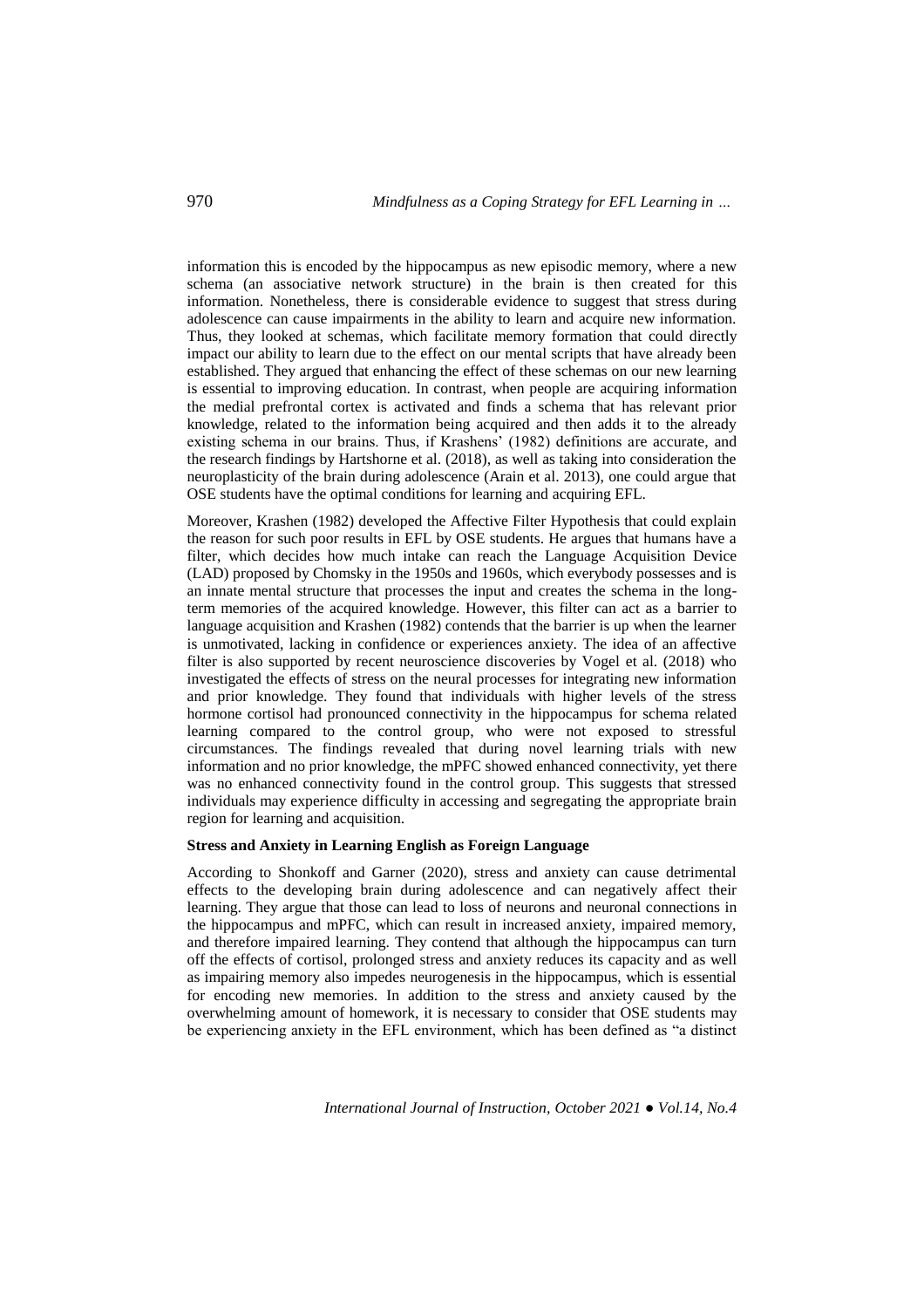complex of self-perceptions, beliefs, feelings and behaviours related to classroom learning arising from the uniqueness of the language learning process" (Horwitz et al., 1986, p. 128). Research has shown that this type of anxiety can also have negative consequences on students EFL results (Charoensukmongel, 2019) and thus increase the levels of anxiety and lack of confidence even more. These findings are in line with the previous research discussed and offer reasonable explanations as to why OSE students in Spain are experiencing such high levels of stress and anxiety and consequently are not learning the foreign language. Vogel and Schwabe (2016) argue that it is imperative that researchers consider the possible effects of stress in an educational setting and strategies to reduce it. However, they also note that stressful events do not always lead to a stressful response and that the response is very much dependent on the individual.

Although research studies cited have tried to control individual differences in learning EFL, it is not possible to control how individuals perceive stressful events. Past influences and preconditioned behavioural traits can determine whether one individual sees making an error in the EFL classroom as stressful or as feedback that they need to improve on next time. Furthermore, it can also be argued that individuals can acquire languages differently for similar reasons, for instance some individuals may have had prior experience from very young age to other languages that they are unaware of and as a result their brains may have already developed strategies that can actually be beneficial and improve their ability to acquire and learn languages (Kuhl, 2010). To counteract the strong negative effects of stress and anxiety coping strategies must be implemented by the stressed and anxious individual. Since the WHO's (2013, p. 6) action plan proposes that strategies are developed to overcome the issues discussed and it plans to help children develop "a positive sense of identity, the ability to manage thoughts, emotions, as well as to build social relationships, and the aptitude to learn and to acquire an education." In this regard, this article examines in detail how mindfulness could be used as a coping strategy to reduce adolescents' levels of stress and anxiety as well as fulfill the proposed criteria for the action plan of the WHO (2014).

## **Mindfulness**

Kabat-Zinn (2003, p. 145) defines mindfulness as "the awareness that emerges through paying attention on purpose, in the present moment, and non-judgmentally to the unfolding of experience moment by moment." In this respect, the authors contend that mindfulness should be incorporated into the OSE curriculum in Spain either as a separate subject or as part of the physical education curriculum. There is quite a number of research to suggest that mindfulness may be beneficial to adolescents by reducing stress and anxiety levels, as well as improving executive functions in the brain including working memory (Riggs & Brown, 2017). Deng et al. (2020) argue that for adolescents whose "higher brain regions" (p. 8), such as the mPFC, are still developing and are responsible for executive cognitive processes, mindfulness could help regulate the emotions, and reduce the effort and cognitive overload that they are prone to experience during this time of development. Their study revealed that higher levels of mindfulness in adolescents was correlated firstly, with lower reactions of emotion-generating brain regions and secondly, without activation of higher brain region. This could imply that if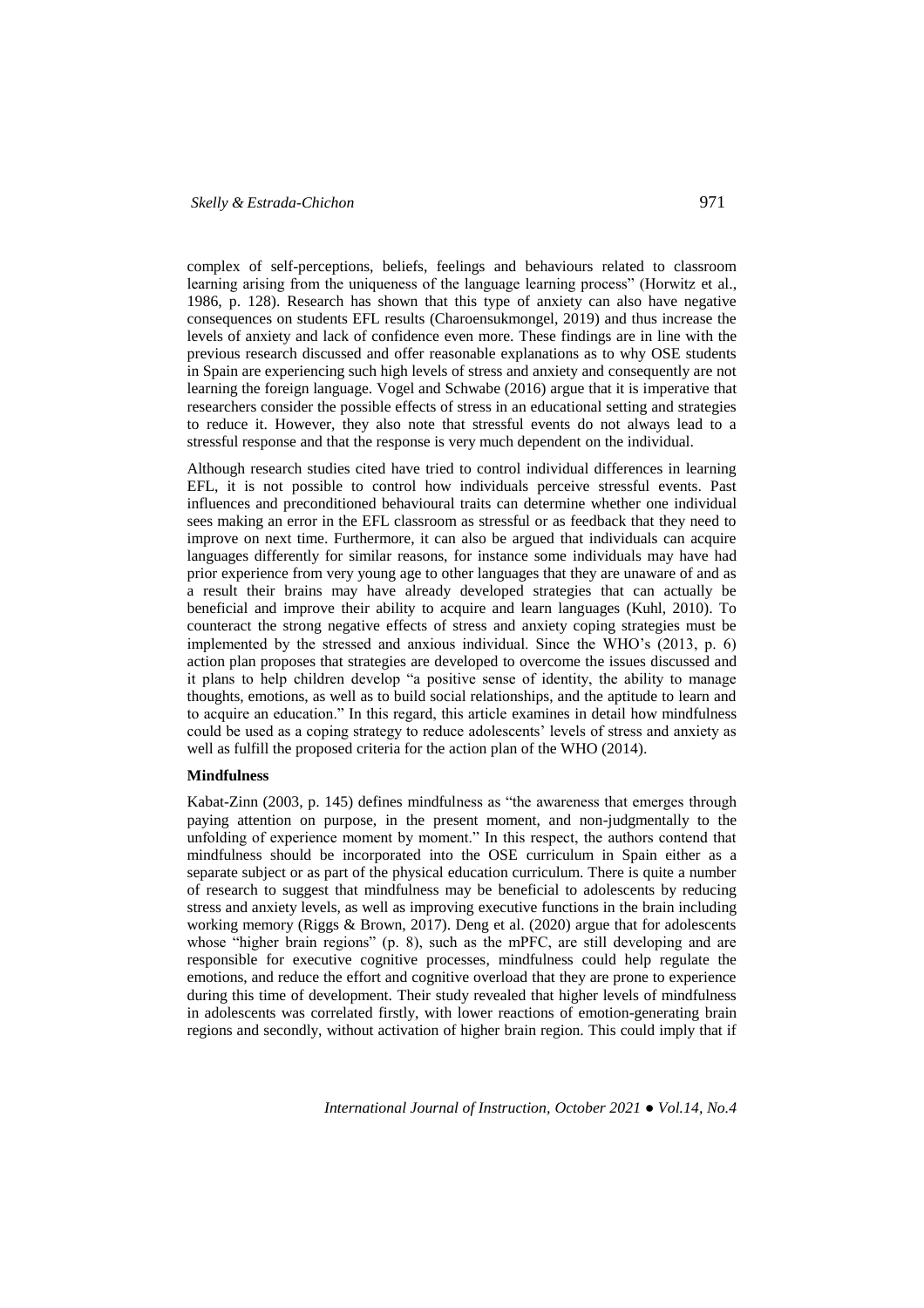adolescents were aware and regularly practiced mindfulness, then not only could they benefit by having more emotionally stable behaviour, but their brains would also develop without the risk of damage that stress and anxiety can cause.

A meta-analysis review of mindfulness studies all of which involved adolescents by Erbe and Lohrmann (2015) showed that mindfulness consistently had significant results for its positive effects. Firstly, mindfulness could reduce depression and anxiety in adolescents, as well as stress, emotion regulation and general well-being. Moreover, the meta-analysis (Erbe & Lohromann, 2015) found significant improvement to academic performance, which they argued is a result of mindfulness increasing attention and cognitive performance. In addition, a study by Diaz-Gonzalez et al. (2018) specifically tested the effects of mindfulness practice on Spanish adolescents aged 13-16 who were receiving psychological treatments as outpatients. They found that after eight weeks of practising mindfulness for 20 minutes with an instructor and a further 25 minutes at home there was a significant decrease in their reported levels of anxiety compared to the control group who received no treatment. As a result, other researchers have asked how it is possible that mindfulness could be responsible for improving academic performance and reducing levels of stress and anxiety.

Although the exact neural pathways that mindfulness affects are still unknown, several studies have found that long-term practice of mindfulness can cause increased volume the hippocampus (Lardone et al. 2018; Greeneberg et al. 2019). Lardone et al. (2018) revealed by using metaencephalography that participants who had been practising mindfulness every day for a year had better neural connections in their brains between the right hippocampus and the rest of the network. So, the right hippocampus is involved with the creation of future events or prospective memories, including novel memory without prior knowledge or a schema that is already present. However, they also found that the left hippocampus was activated when information regarding past events was registered. Thus, their findings support the idea on a neurological level that there is a difference between learning new information and acquiring information if it is already connected to a schema that has been established in the brain. Moreover, it provides evidence that mindfulness can increase working memory capacity. In contrast, Greeneberg et al. (2019) carried out an investigation to reveal the results after only practising mindfulness for four weeks. There were no significant differences between the control group and the mindfulness group regarding the right hippocampus. Nevertheless, they did find a significant increase in the volume of the left hippocampus in the mindfulness group after only this short time of practising mindfulness. This suggests that even for those who have only just started consistently practising mindfulness there are almost immediate benefits. As this work has already shown that the left hippocampus is essential to working memory capacity, these findings provide further evidence that mindfulness can indeed increase EFL performance.

Considering that this research is focusing on adolescents, it is important to mention that the research findings by Lardone et al. (2018) and Greeneberg et al. (2019) were done with participants aged 18-50. However, a research study by Quach, Jastrowski, and Alexander (2016) also carried out a four-week study of the effects of practising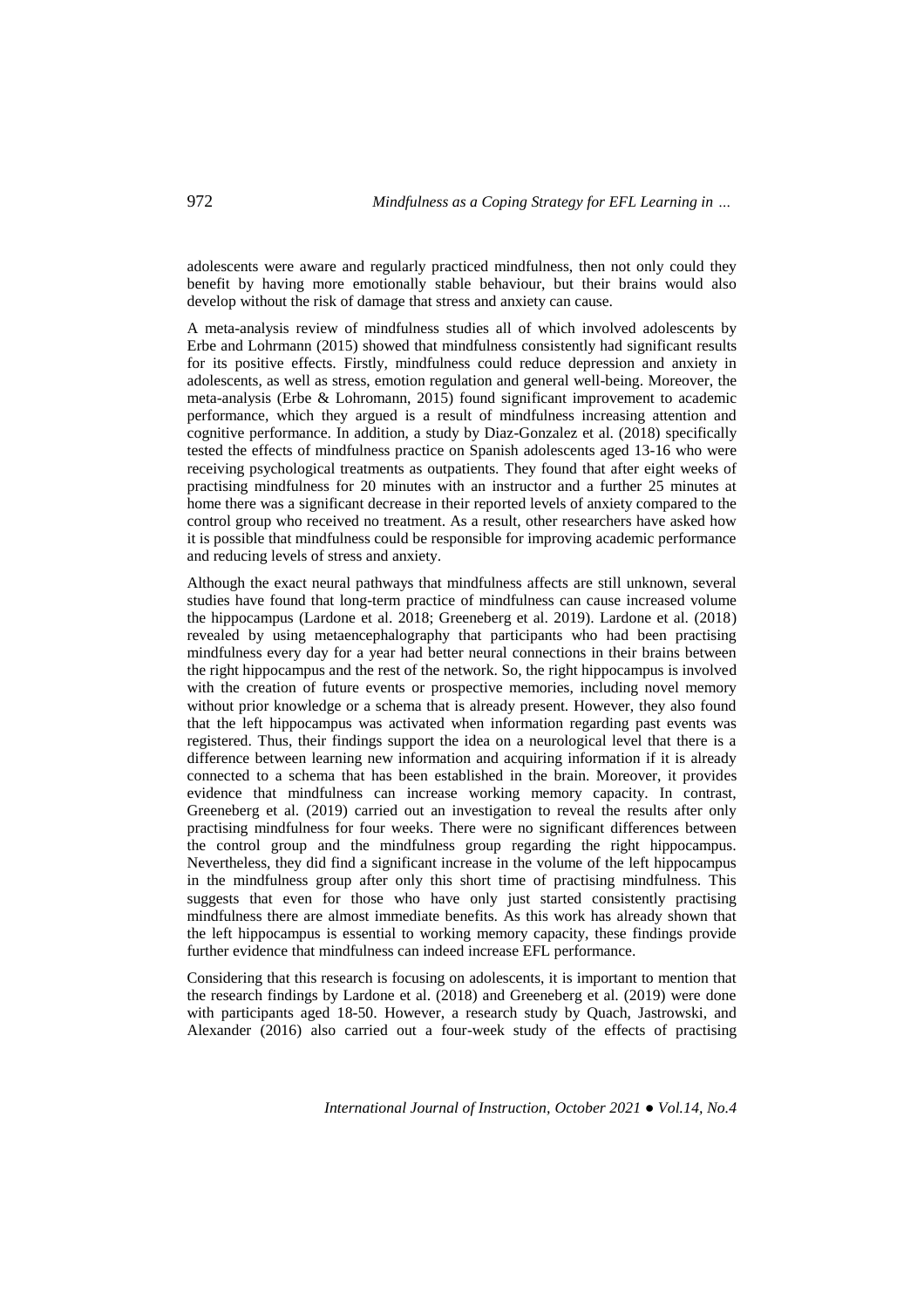mindfulness on directly working memory capacity, but specifically in adolescents aged 12-17. The findings revealed that after four weeks of practising mindfulness, their working memory capacity test scores increased compared to the control group. Although they did not use technology to assess differences in brain regions, the memory tests used clearly suggest that mindfulness can improve working memory capacity. Furthermore, there is also evidence to show that regularly practising mindfulness can reduce the stress and foreign language anxiety in an EFL setting. Charoensukmongkol (2019) contends that the anxiety experienced by EFL speakers when using the language in all skill sets can hinder their performance. His study focused using EFL for public speaking when giving a presentation. He compared students test scores for state and trait mindfulness and found that students who reported feeling high levels of state and trait mindfulness, also claimed to feel less anxious during presentations using EFL. Moreover, the high levels of state and trait mindfulness reported in students was found to predict higher scores on presentations given in EFL than those students who reported feeling anxious or low levels of state and trait mindfulness.

Fallah (2016) carried out a similar research study regarding the impact of mindfulness on English language anxiety and found that higher levels of mindfulness correlated strongly with less English language anxiety. Moreover, once again higher levels mindfulness and self-awareness were able to predict levels of anxiety and EFL performance. Given that statistics in Spain reported that 67% of OSE students felt anxious (OECD, 2015) it is not surprising that so many have problems passing EFL subject (Meyer, 2018). Even though the mechanisms by which mindfulness can improve anxiety and stress are unknown, some research has suggested that it also links to the effects stress and anxiety can have on learning and memory (Vogel & Schwabe, 2016). They argue that being stressed may lead to stronger memories of negative events such as failing exams or being embarrassed. These memories then lead to negative stressful emotions, which are context dependent in the classroom and due to the mere fact of being at school the students feel constantly stress. They contend that this level of stress is detrimental to the formation of new memories and memory retrieval.

A research investigation by Mrazek, Franklin, Phillips, Baird, and Schooler (2013) found surprising results when they introduced mindfulness into a university class for 10- 20 minutes a day for two weeks, as well as ten minutes outside of class. The researchers used a modified version of the Graduate Record Education (GRE) test, which is used for admission into graduate school in the United State and Canada. The participants were given four 45-minute classes a week for two weeks with clear instructions about how to incorporate and practise mindfulness in their daily lives. The students completed the modified GRE test, which included a verbal test using vocabulary and an element of reading comprehension before and after introducing mindfulness. The researchers choose to exclude accuracy rates on the test of less than 85% from the results. After only two weeks of practising mindfulness the participants' vocabulary test and reading comprehension scores increased on average by 30%.

A recent study by Lueke and Lueke (2019) also investigated the effects of mindfulness on verbal memory and learning. They argued that mindfulness increases working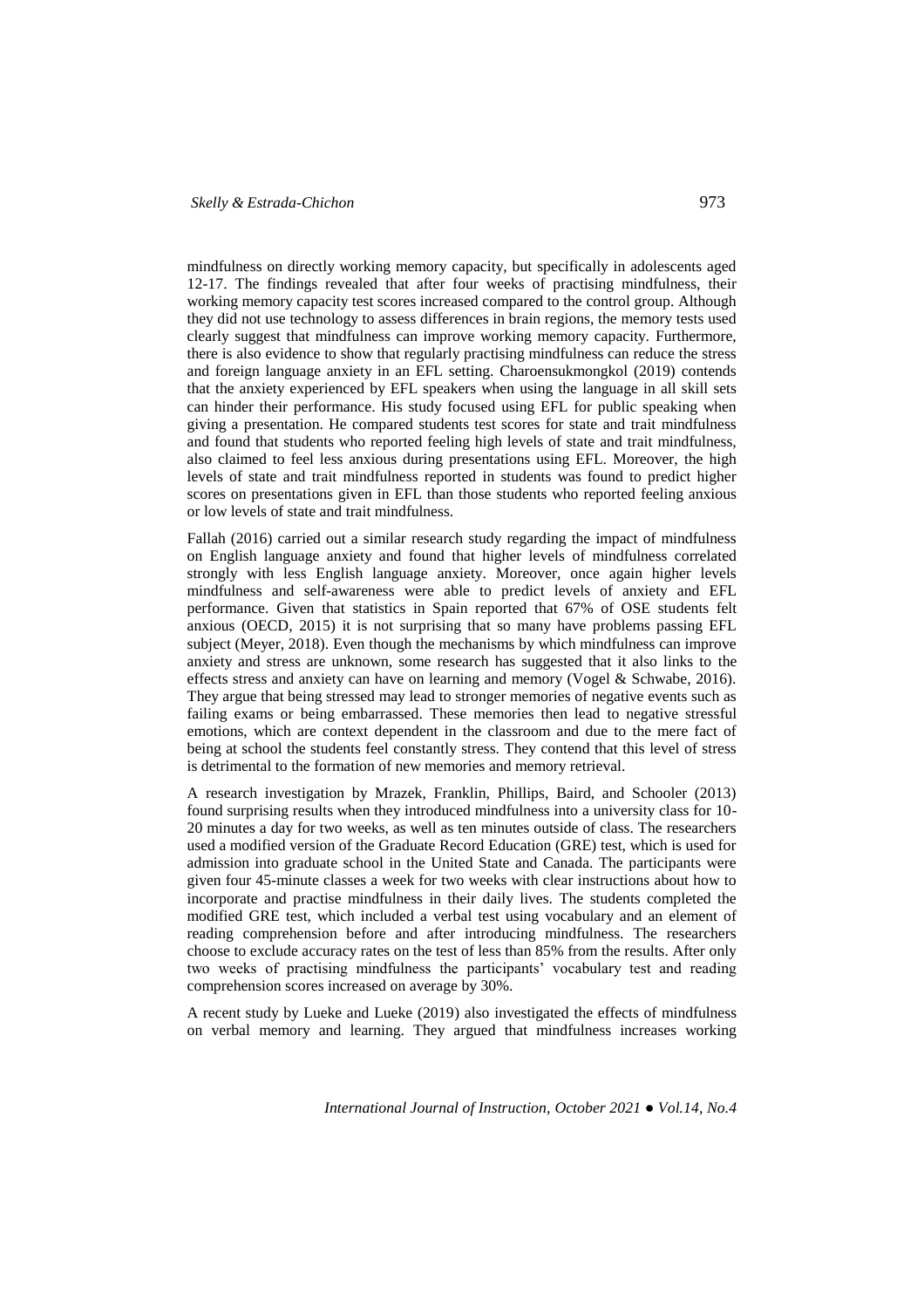memory capacity through improving levels of encoding. They also gave participants a two-week course of mindfulness and used a control with no mindfulness knowledge or training. Their findings supported their hypothesis that mindfulness does increasing encoding, and thus, they contend that it is through this mechanism that mindfulness can improve test scores. These findings also support the neurological evidence previously discussed (Greeneberg et al. 2019) because they found evidence to suggest that only after two weeks, mindfulness could increase the capacity to learn new information, which would be processed by the left hippocampus using working memory.

Regarding the implications for L2 learning, Ullmann and Lovelett (2018) agree that the hippocampus initiates the learning and consolidation of new information, whereas the prefrontal cortex is responsible for recalling previously stored information. They argue that declarative memory prompted by the hippocampus concerns learning facts and explicit knowledge such as grammar, and is more active during childhood, however, it starts to plateau during adolescence. Thus, mindfulness could potentially increase the ability of declarative memory, since research has already shown that it can increase hippocampus volume in adolescents. Further evidence to support that claim that mindfulness can improve EFL results can be found in an investigation by Strickland and Selwyn (2019). They introduced mindfulness to undergraduate participants for two weeks using only a three-minute guided video of mindfulness. They tested error rates of students using a Single Letter Cancellation Test before and after the two-week period. They found that after the two-week period students in the mindfulness group made significantly fewer errors on the test than the control group.

Moreover, Franco, Mañas, Cangas, and Gallego (2011) studied a group of first year compulsory secondary school students in Spain to measure the students' levels of selfconcept and anxiety levels they used questionnaires both pre-test and post-test. The experimental group were given a 1 hour 30-minute mindfulness training per week and instructed to practise mindfulness at home for 30 minutes daily based on the training they received for a period of ten weeks. They analysed differences between the control group for: Total academic performance, Spanish language and literature, foreign language, self-concept, state, and trait anxiety. They found statistically significant differences between all the groups for all the variables analysed after the post-test, despite the fact there were no differences between any of the variables for the groups pre-test. What is more, the variable with the largest improvement was academic performance, although all the variable saw large to very large improvements. In a similar study conducted in a Chilean secondary school with adolescents aged between 12 and 14 years, Langer, Schmidt, Aguilar-Parra, Cid, and Magni (2017) found significant reductions in stress and anxiety levels after introducing the experimental group to eight weekly sessions mindfulness for 45 minutes each session. Despite they did not measure differences in academic performance, this supports the previous research that has also found mindfulness can reduce stress and anxiety in teenagers.

## **DISCUSSION**

In terms of research objectives and questions, the findings from this study support the idea that mindfulness can increase EFL performance in OSE students, as well as reduce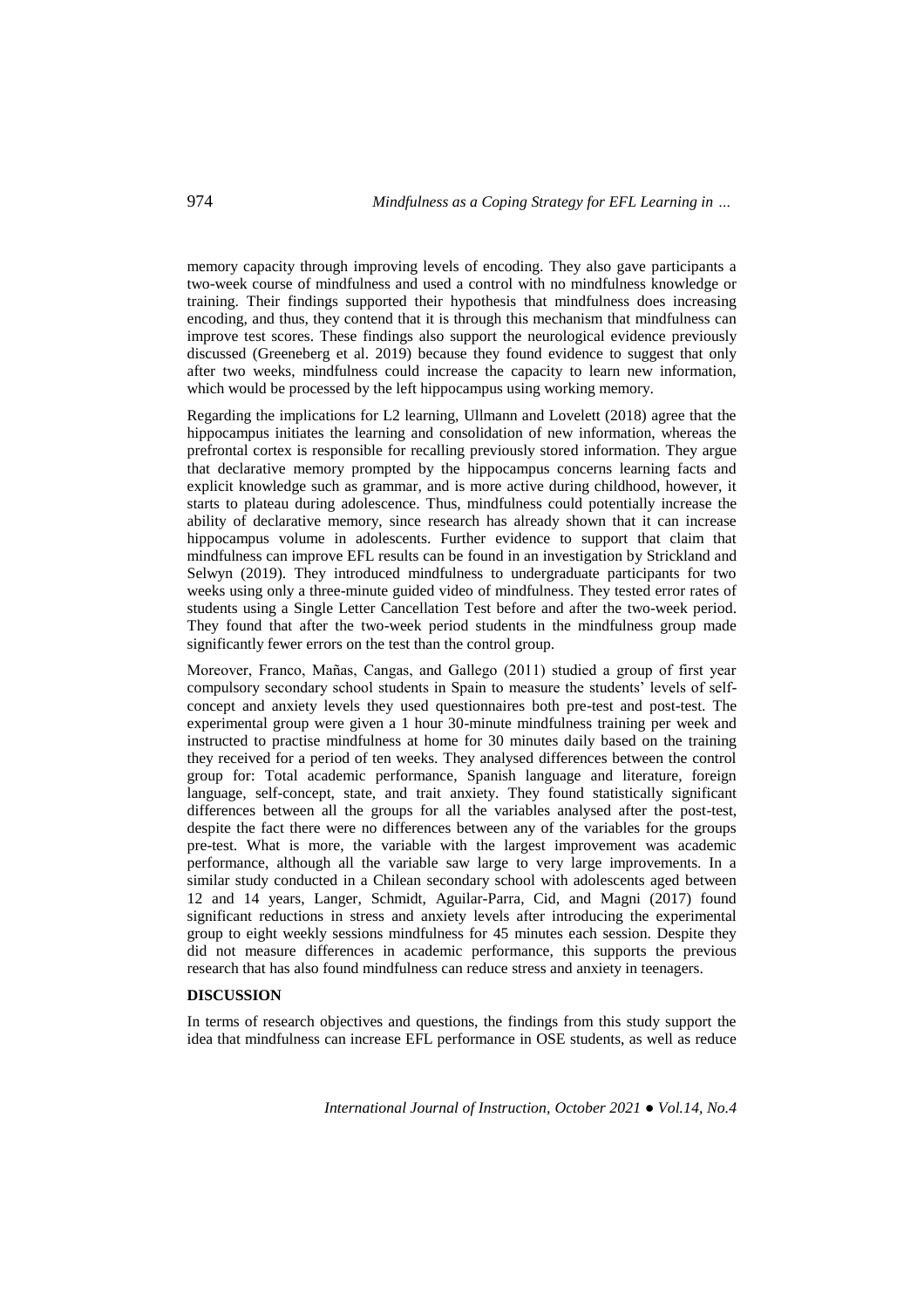the high levels of stress and anxiety. First, although there have only been limited research studies conducted regarding the ability of mindfulness to regulate emotions in adolescents, the results are promising (Erbe & Lohrmann, 2015; Deng et al., 2020). If the regular practice of mindfulness is responsible for regulating emotion in adolescents, this could potentially have a significant positive impact on the lives of OSE students. Furthermore, since Deng et al. (2020) found that because of emotion regulation, cognitive overload was also reduced and consequently the higher brain regions responsible for executive cognitive processes in adolescents are not activated unnecessarily. This discovery is also of great importance because such cognitive overload in these regions during adolescence has been correlated with developing mental health disorders, such as schizophrenia as adults (Gomes & Grace, 2017).

Second, despite the lack of evidence to support the idea that emotional regulation due to mindfulness practice can increase EFL performance, there is ample evidence to suggest how mindfulness could be contributing to increased EFL performance in particular (Chareonsukmongkol, 2019; Vogel et al. 2018; González-Díaz et al. 2018). The findings strongly suggest that there is a clear link between regularly and consistently practising mindfulness every day with reduced levels of stress and anxiety. It could be argued that the mere fact of reducing stressing and anxiety in adolescents is what is responsible for improved EFL performance in class, learning and acquisition. The research by Fallah (2016) found a direct correlation between practising mindfulness in young adults with significantly reduced reported levels of anxiety when having to use EFL in the classroom. This was supported by Charoensukmongkol (2019) who found a strong correlation between practising mindfulness and reduced language anxiety.

The idea that a significant reduction in stress and anxiety could improve EFL performance is very plausible if Krashen's (1982) affective filter hypothesis is considered. Krashen (1982) argued that language learners have a filter that decides if the input they receive will be passed onto what Chomsky referred to as the LAD or not. He contended that this filter is more receptive to input when the EFL learner is in an emotionally balanced state with positive thoughts. However, when the EFL learner is experiencing negative emotions such as frustration, stress, or anxiety the filter is up and blocks the acquisition of comprehensible input for the learner. The consequences of these findings for EFL learners are imperative to improving the secondary education system in Spain and the EFL performance of OSE students. Thus, this study argues that the negative emotions experienced by a vast majority of OSE students is the primary cause for the lack of EFL performance at secondary school.

Third, the research discussed has shown strong evidence to support the notion that mindfulness can increase EFL test scores and performance results at school (Mzarek et al. 2013; Lueke & Lueke, 2019) due to the reduction in stress and anxiety levels. There is also research with statistically significant findings cited that suggest mindfulness increases working memory capacity, and as a direct result this could be responsible for the increased EFL academic performance. The findings from this study strongly indicate that regularly practising mindfulness has the potential to increase the volume of the hippocampus (Lardone et al. 2018; Greeneberg et al. 2019). As the hippocampus is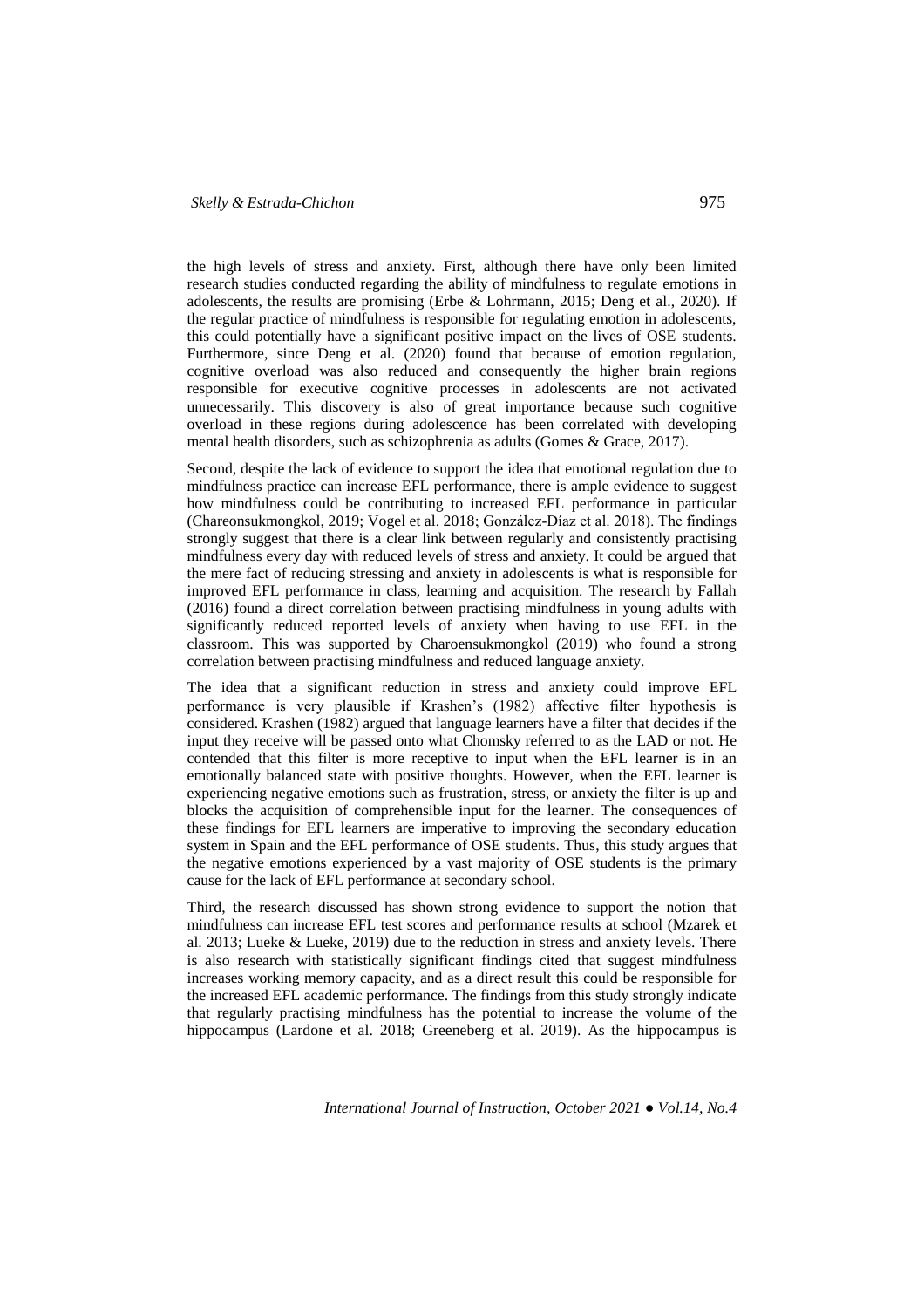involved with working memory capacity, in particular the left hippocampus, these findings indicate that mindfulness can improve OSE students' ability to learn EFL at school. It is generally agreed upon that there is a distinction between learning and acquisition. The neurological evidence discussed indicates that this concept is supported with distinct pathways in the brain for learning and acquiring information.

The authors of this work contend that since the research studied here indicates that new information is learnt via the hippocampus and acquired information is processed through the mPFC (Vogel et al., 2018), that if mindfulness were to be incorporated into the Spanish secondary curriculum, both EFL learning and acquisition results would be increased. This can be explained by the findings from the research cited, which have shown that not only does mindfulness directly increase working memory capacity in the hippocampus, but it can also reduce the stress and cognitive overload experienced by the developing prefrontal cortex during adolescence. Thus, if the prefrontal cortex were functioning at its optimum capacity because of mindfulness practice, OSE EFL students may be capable of unconsciously acquiring EFL in the classroom.

There is new research investigating the idea of ISLA (Loewen & Sato, 2017), which refers to the concept of students acquiring EFL through instructed teaching in the EFL classroom. This idea arose based on the individual differences seen in learners and their performance. The research examined here may lead to plausible explanation as to why some individuals learn EFL better than others. Firstly, this study has shown that EFL learners who score highly for state and trait mindfulness characteristics indicate statistically significant trends for scoring highly on tests and oral presentations, these characteristics were present in the participants' personality and self-awareness without even integrated the practice of mindfulness (Charoensukmongkol, 2019). Thus, this work argues that such personality characteristics could account for the individual differences observed in EFL learners and suggests that those with more of mindful traits in their personality are able to acquire EFL through ISLA compared to EFL learners.

It is important to note that some of the studies only implemented mindfulness for as little as ten minutes a day for two weeks (Mrazek et al. 2013) found statistically significant results for improved vocabulary test scores with an average improvement of 30%. In fact, even research that introduced a three minute of guided mindfulness video daily found statistically significant results to suggest that it can improve EFL performance in OSE students. Therefore, the authors want to recommend that the Spanish education system seriously consider implementing mindfulness as a technique for OSE student to learn to self-cope with their state of mind and improve adolescent mental health. Sapthiang, Gordon, and Shonin (2019) recommend that the practice introduced should be an approach to mindfulness that has already been empirically validated such as learning to breathe (Erbe & Lohrmann, 2015). The benefits discussed in both the long and short term to adolescents considerably outweigh and short-term interruption that would be experienced from its implementation.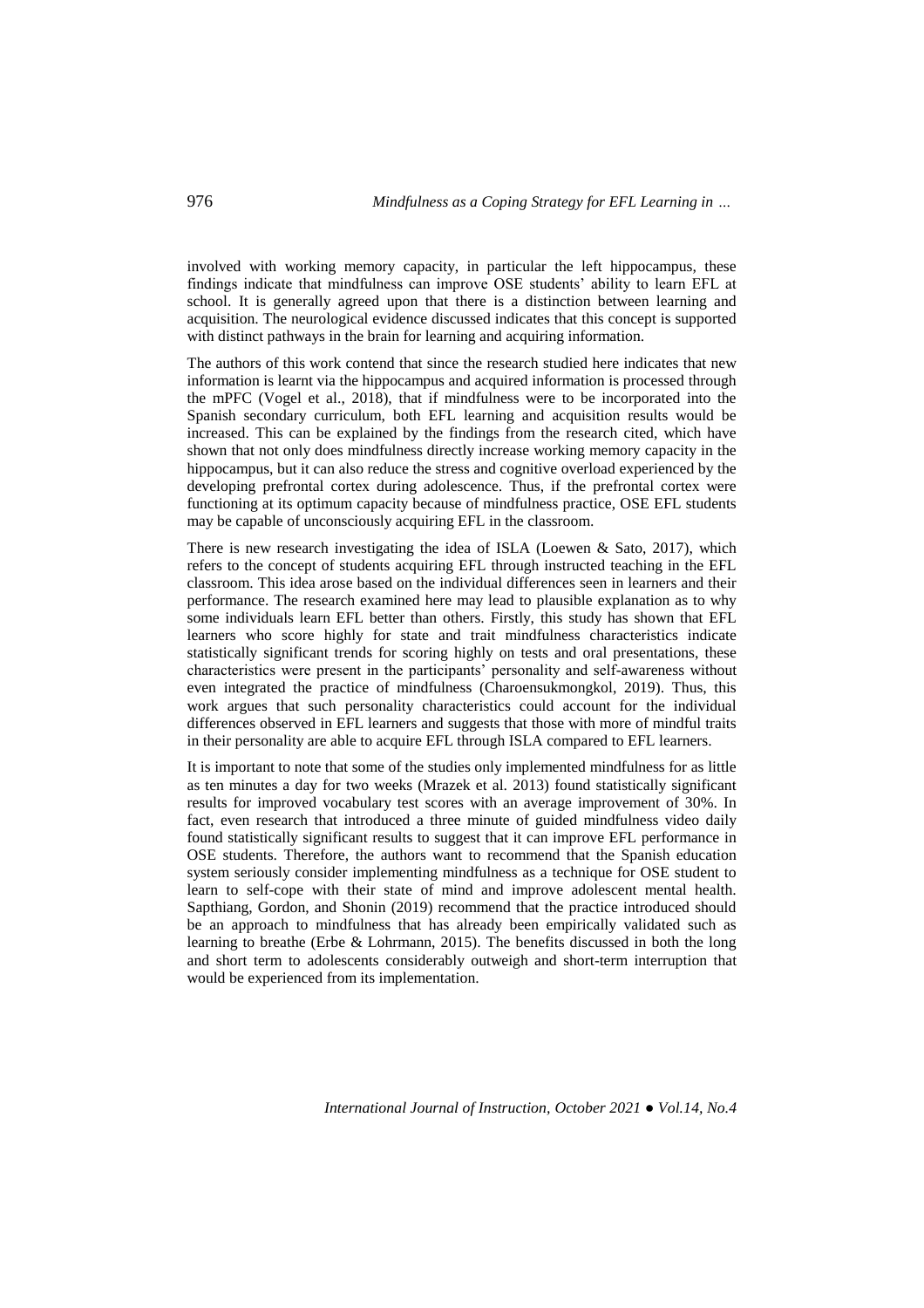#### **CONCLUSION**

Mindfulness clearly plays an important role in reducing the levels of stress and anxiety experienced by OSE students on a general basis, as well as more specifically in an EFL context. Firstly, this study has shown that there are serious mental health issues for teenagers in OSE that need to be addressed immediately. As well as the impact these high levels of stress and anxiety are having on their potential to learn new input. Additionally, this research has identified that there are specific neural pathways, which are activated in the process of learning and acquiring information, showing that under stressful conditions these pathways are negatively impacted with the brain struggling to acquire and consolidate the information being learnt. The research discussed suggests that mindfulness can help reduce stress and anxiety not only on a general basis for adolescents, but also reducing language specific anxiety, which as a result has been shown to result in improved EFL performance.

#### **REFERENCES**

Arain, M., Haque, M., Johal, L., Mathur, P., Nel, W., Rais, A., Sandhu, R., & Sharma, S. (2013). Maturation of the adolescent brain. *Neuropsychiatric disease and treatment*, 9, 449-461. doi: 10.2147/NDT.S39776

Chaparro, L. (January 13, 2020). *El 40% de los alumnos de tercero de Secundaria suspenden Matemáticas*. El Diario de Córdoba [https://www.eldiadecordoba.es/cordoba/alumnos-terceroSecundaria-suspenden-](https://www.eldiadecordoba.es/cordoba/alumnos-terceroSecundaria-suspenden-Matematicas_0_1423657730.html)[Matematicas\\_0\\_1423657730.html](https://www.eldiadecordoba.es/cordoba/alumnos-terceroSecundaria-suspenden-Matematicas_0_1423657730.html)

Charoensukmongkol, P. (2019). The role of mindfulness in reducing English language anxiety among Thai college students. *International Journal of Bilingual Education and Bilingualism, 22*(4), 414-427. doi: 10.1080/13670050.2016.1264359

Deng, X., Gao, Q., Zhang. L., & Li, Y. (2020) Neural underpinnings of the role of trait mindfulness in emotion regulation in adolescents. *Mindfulness*, *11*, 1120-1130. doi: 10.1007/s12671-019-01276-7

Deng, X., Sang, B., Ku, Y., & Sai, L. (2019). Age-related differences in the late positive potential during emotion regulation between adolescents and adults. *Scientific Reports*: 9/5738. doi: 10.1038/s41598-019-42139-4

Erbe, R., Lohrmann, D. (2015, Fall). Mindful meditation for adolescent stress and wellbeing: A systematic review of literature with implications for school health programs. *Health Educator, 47*(2), 12-19.

Fallah, N. (2019). Mindfulness, coping self-efficacy and foreign language anxiety: A mediation analysis. *An International Journal of Experimental Educational Psychology, 37*(6), 745-756. doi: 10.1080/01443410.2016.1149549

Franco, C., Mañas, I., Cangas, J. A., & Gallego, J. (2011). Exploring the effects of a mindfulness program for students of secondary school. *International Journal of Knowledge Society Research*, *2*(1), 14-28. doi: 10.4018/jksr.2011010102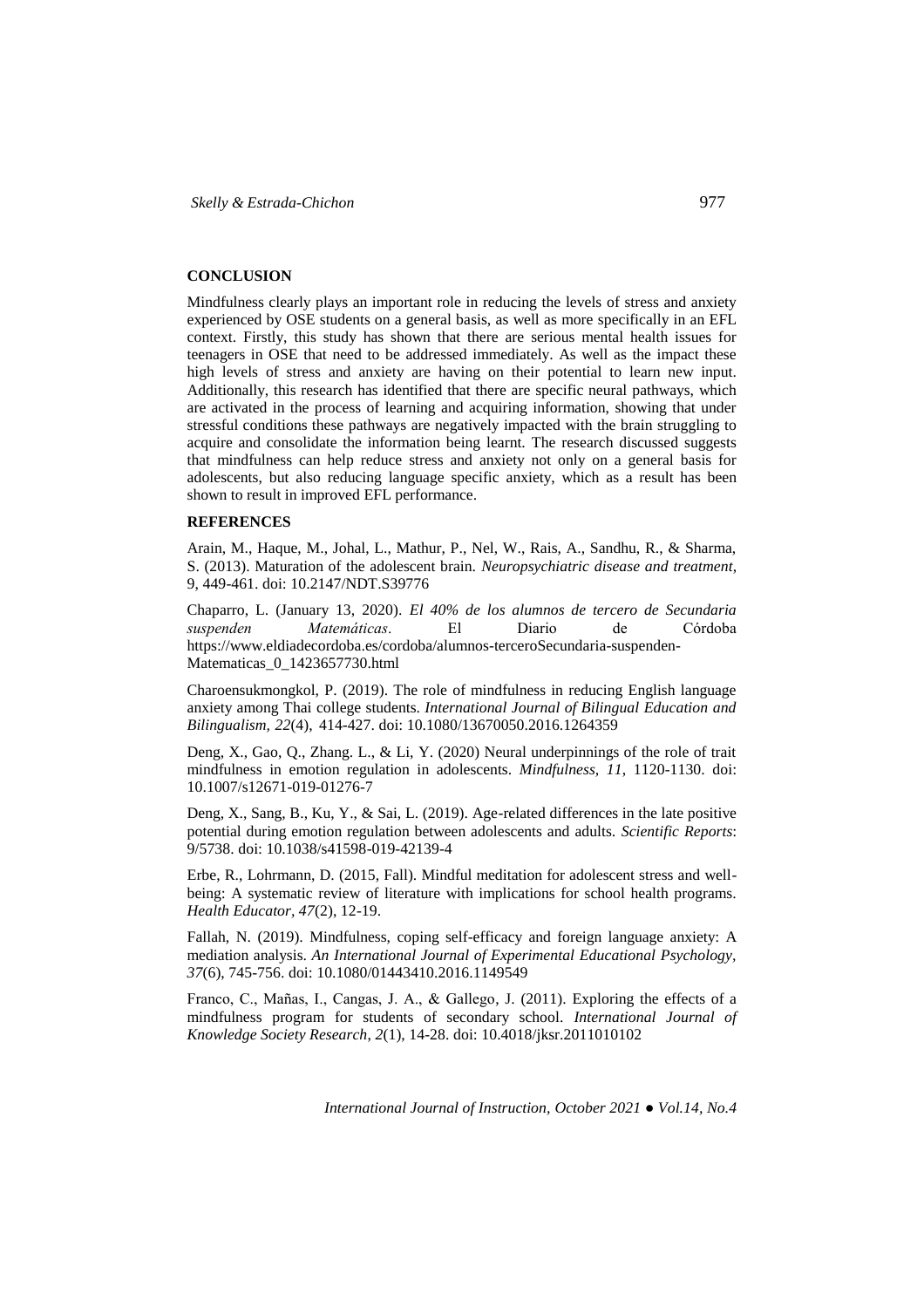Gilboa, A., & Marlatte, H. (2017). Neurobiology of schemas and schema-mediated memory. *Trends in Cognitive Science, 21*(8), 618-631. doi: 10.1016/j.tics.2017.04.013

Gomes, V. F., & Grace, A. A. (2017). Adolescent stress as a driving factor for schizophrenia development-A basic science perspective. *Schizophrenia Bulletin, 43*(3), 486-489. doi: 10.1093/schbul/sbx033

Gonzalez-Diaz, M.C., Perez-Dueñas, C., Sanchez-Raya, A., Moriana-Elvira, J. A., & Sánchez-Vázquez, V. (2018). Mindfulness-based stress reduction in adolescents with mental disorders: A randomised clinical trial. *Psicothea, 30*(2), 165-170. doi: 10.1016/j.clysa.2016.09.002

Greenberg, J., Romero, V.L., Elkin-Frankston, S., Bezdek, A.M., Schumacher, H.E., & Lazar, W.S. (2019). Reduced interference in working memory following mindfulness training is associated with increases in hippocampal volume. *Brain, Imaging and Behavior*, *13*, 366-376. doi: 10.1007/s11682-018-9858-4.

Hartshorne, J.K., Tenenbaum, J.B., & Pinker, S. (2018). A critical period for second language acquisition: Evidence from 2/3 million English speakers. *Cognition*, *177*, 263- 277. doi: 10.1016/j.cognition.2018.04.007

Horwitz, E., Horwitz, M., & Cope, J. (1986). Foreign language classroom anxiety. *The Modern Language Journa*l, *70*(2), 125-132. doi: 10.2307/327317

Kabat-Zinn, J. (2003). Mindfulness-based interventions in context: Past, present, and future. *Clinical Psychology: Science and Practice*, *10*, 144-156. doi: 10.1093/clipsy/bpg016

Krashen, D. S. (1982). *Principles and Practice in Second Language Acquisition*. Oxford, UK: Pergamon Press.

Kuhl, K. P. (2010). Brain mechanisms in early language acquisition. *Neuron, 67*(5),713- 727. doi: 10.1016/j.neuron.2010.08.038

Langer, I.A., Schmidt, C., Aguilar-Parra, M.J., Cid, C., & Magni, A. (2017). Mindfulness y la promoción de la salud mental en adolescentes: efectos de una intervención en el contexto educativo. *Revista Médica de Chile*, *145*, 476-482. doi: 10.4067/S0034-98872017000400008

Lardone, A., Liparoti, M., Sorrentino, P., Rucco. R., Jacini, F., Polverino, A., Minino, R., Poseli, M., Baselice, F., Sorriso, A., Ferraioli, G., Sorrentino, G., & Mandolesi, L. (2018). Mindfulness meditation is related to long-lasting changes in hippocampal functional topology during resting state: A magnetoencephalography study. *Neural Plasticity*, 1-10. doi: 10.1155/2018/5340717

Loewen, S. & Sato, M. (2019). Instructed Second Language Acquisition and English language teaching: Theory, research, and pedagogy. In X. Gao (ed.), *Second Handbook of English Language Teaching* (1131-1148). Springer International Handbooks of Education.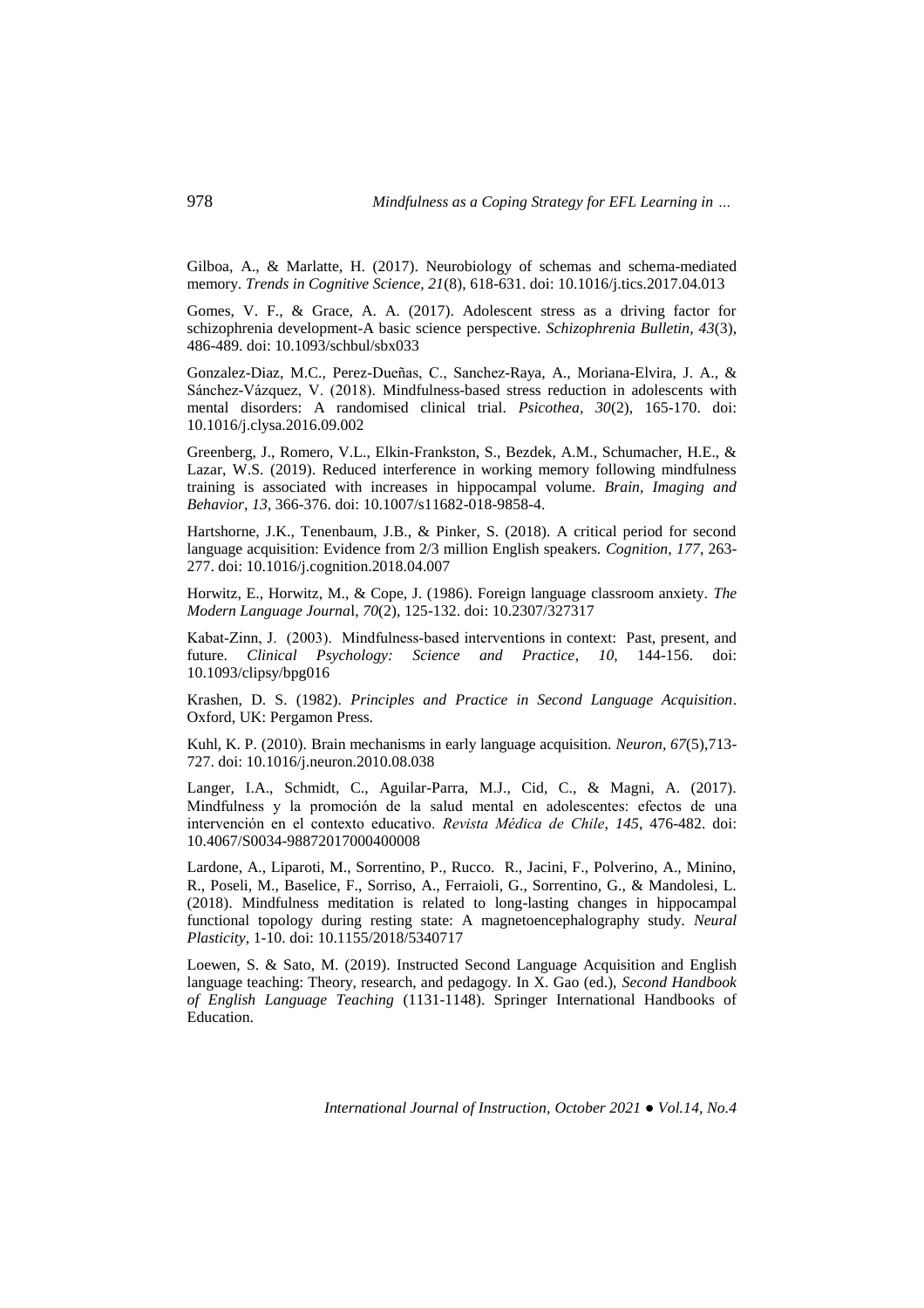Lueke, A., & Lueke, N. (2019). Mindfulness improves verbal learning and memory through enhanced encoding. *Memory & Cognition*, *47*, 1531-1545. doi: 10.3758/s13421-019-00947-z

MAPPG (2015). Mindful Nation UK: Report by the Mindfulness All-Party Parliamentary Group (MAPPG). [https://mindfulnessinschools.org/wp](https://mindfulnessinschools.org/wp-content/uploads/2017/09/Mindfulness-APPG-Report_Mindful-Nation-UK_Oct2015-1.pdf)[content/uploads/2017/09/Mindfulness-APPG-Report\\_Mindful-Nation-UK\\_Oct2015-](https://mindfulnessinschools.org/wp-content/uploads/2017/09/Mindfulness-APPG-Report_Mindful-Nation-UK_Oct2015-1.pdf) [1.pdf](https://mindfulnessinschools.org/wp-content/uploads/2017/09/Mindfulness-APPG-Report_Mindful-Nation-UK_Oct2015-1.pdf)

Meyer, L. (January 30, 2018). *La meditación se cuela en los colegios*. Ethic. <https://ethic.es/2018/01/meditacion-se-cuela-en-colegios/>

Mirbazel, K.S., & Arjmandi, M. (2018). The effect of English teachers' code-switching and translation strategies on the enhancement of Iranian EFL junior secondary program students' language. *Learning. Journal of Applied Linguistics and Language Research, 5*(3), 204-217.

Mrazek, D. M., Franklin, S.M., Phillips, D.T., Baird, B., & Schooler, W. J. (2013). Mindfulness training improves working memory capacity and GRE performance while reducing mind wandering. *Psychological Science, 24*(5), 776-781. doi: 10.1177/0956797612459659

OECD (2015). PISA results in focus. [https://www.oecd.org/pisa/pisa-2015-results-in](https://www.oecd.org/pisa/pisa-2015-results-in-focus.pdf)[focus.pdf](https://www.oecd.org/pisa/pisa-2015-results-in-focus.pdf)

Quach, D., Jastroski, E.K., & Alexander, K. (2016). A randomized controlled trial examining the effect of mindfulness medition on working memory capacity in adolescents. Journal of Adolescent Health, 58, 489-496. doi: adolescents. *Journal of Adolescent Health*, *58*, 489-496. doi: 10.1016/j.jadohealth.2015.09.024

Rahman, M.M., Islam, M.S., Karim, A. (2019). English Language Teaching in Bangladesh Today: Issues, Outcomes and Implications. *Language Test Asia, 9*(9). doi: 10.1186/s40468-019-0085-8

Riggs, N.R., & Brown, S.M. (2017). Prospective associations between peer victimization and dispositional mindfulness in early adolescence. *Prevention Science*, *18*, 481-489. doi: 10.1007/s11121-017-0750-z

Sapthiang, S., Van Gordon, W., & Shonin, E. (2019). Health school-based mindfulness interventions for improving mental health: A systematic review and thematic synthesis of qualitative studies. *Journal of Child and Family Studies*, *28*, 2650-2658. doi: 10.1007/s10826-019-01482-w

Shonkoff, P.J., & Garner, S.A. (2012). The lifelong effects of early childhood adversity and toxic stress. *Pediatric*s, *129*(1), 232-246. doi: 10.1542/peds.2011-2663

Strickland, K., & Sewlyn, J. (2019). Effects of a short mindfulness meditation on cognitive function. *Sentience*, *18*, 1-4. doi: 10.1080/10615806.2019.1596672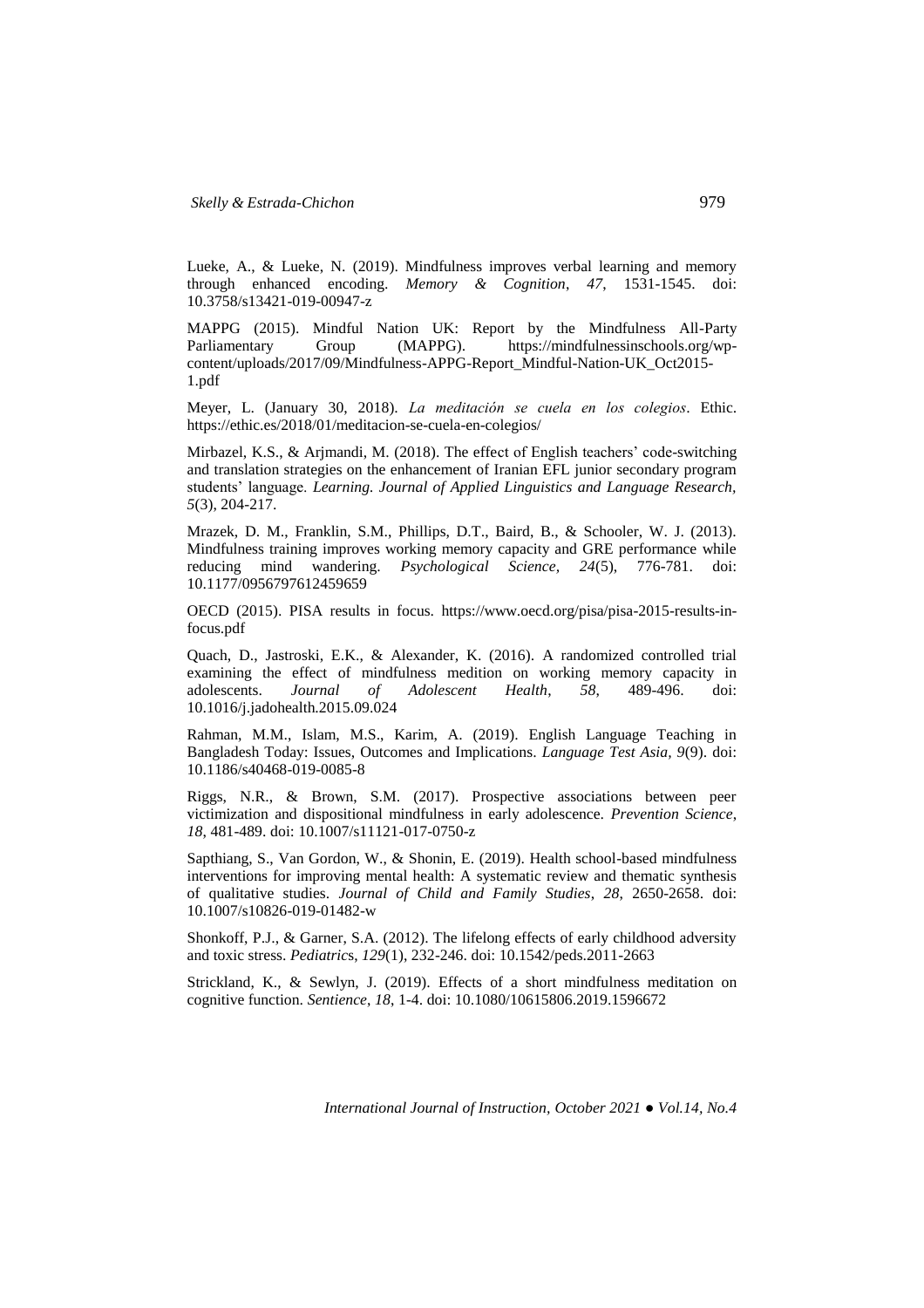Ullman, T.M., & Lovelett, T.J. (2018). Implications for the declarative procedural model in second language learning: The role of memory enhancement techniques. *Second Language Researc*h, *34*(1), 39-65. doi: 10.1177/0267658316675195

Vogel, S., Kluen, M.L., Fernández, G., & Schwabe, L. (2017). Stress leads to aberrant hippocampal involvement when processing schema-related information. *Learning and Memory*, *25*, 21-30. doi: 10.1101/lm.046003.117

Vogel, S., Kluen, M.L., Fernández, G., & Schwabe, L. (2018). Stress affects the neural ensemble for integrating new information and prior knowledge. *NeuroImage*, *173*, 176- 187. doi: 10.1016/j.neuroimage.2018.02.038

Vogel, S., & Schwabe, L. (2016). Learning and memory under stress: Implications for the classroom. *Science of Learnin*g, 1(16011), 1-10. doi: 10.1038/npjscilearn.2016.11

WHO (2013). Mental Health Action Plan 2013-2020. [https://apps.who.int/iris/bitstream/handle/10665/89966/9789241506021\\_eng.pdf;jsessio](https://apps.who.int/iris/bitstream/handle/10665/89966/9789241506021_eng.pdf;jsession%20id=23470431A5B5FFABC7ACEB7DB6564699?sequence=1/) [n%20id=23470431A5B5FFABC7ACEB7DB6564699?sequence=1/](https://apps.who.int/iris/bitstream/handle/10665/89966/9789241506021_eng.pdf;jsession%20id=23470431A5B5FFABC7ACEB7DB6564699?sequence=1/)

WHO (2014). Health for the world's adolescents: A second chance in a second decade. [https://apps.who.int/adolescent/second-](https://apps.who.int/adolescent/second-%20decade/files/1612_MNCAH_HWA_Executive_Summary.pdf)

[decade/files/1612\\_MNCAH\\_HWA\\_Executive\\_Summary.pdf](https://apps.who.int/adolescent/second-%20decade/files/1612_MNCAH_HWA_Executive_Summary.pdf)

WHO (2020). Spotlight on adolescent health and well-being. <https://apps.who.int/iris/bitstream/handle/10665/332091/9789289055000-eng.pdf>

 $\overline{a}$ 

<sup>&</sup>lt;sup>i</sup>In Deng et al. (2020) the references were used to find the title and journal source for studies cited in the paper from Deng, Sang, Ku, and Sai (2019) as well as Riggs and Brown (2017). In addition to Vogel et al. (2018), which cited the articles by Gilboa and Marlatte (2017) as well as Vogel et al. (2017) and Lueke and Lueke (2018).